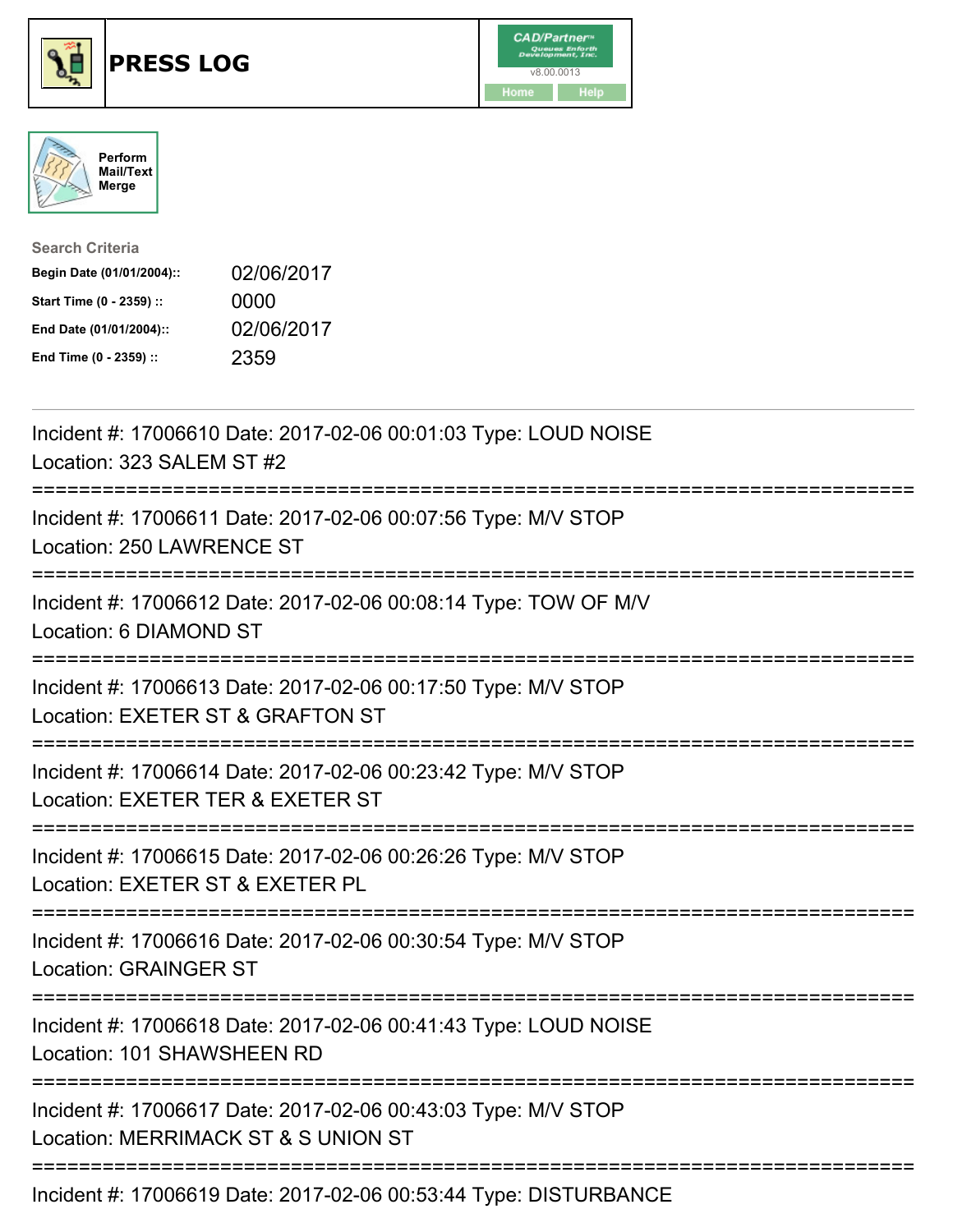| Location: MAKARENA RESTAURANT / 150 COMMON ST                                                                            |
|--------------------------------------------------------------------------------------------------------------------------|
| Incident #: 17006620 Date: 2017-02-06 01:15:02 Type: TOW OF M/V<br>Location: 6 DIAMOND ST                                |
| Incident #: 17006621 Date: 2017-02-06 01:16:04 Type: DISTURBANCE<br>Location: AQUA / 151 ESSEX ST                        |
| Incident #: 17006622 Date: 2017-02-06 01:25:22 Type: LOUD NOISE<br>Location: 8 INMAN ST #29                              |
| Incident #: 17006623 Date: 2017-02-06 01:26:46 Type: HIT & RUN M/V<br>Location: COMMON ST & LAWRENCE ST                  |
| Incident #: 17006624 Date: 2017-02-06 01:27:12 Type: AUTO ACC/NO PI<br>Location: AMESBURY ST & COMMON ST                 |
| Incident #: 17006625 Date: 2017-02-06 01:35:50 Type: DOMESTIC/PROG<br>Location: HAVERHILL ST & OXFORD ST                 |
| Incident #: 17006626 Date: 2017-02-06 01:40:10 Type: MAL DAMAGE<br>Location: 22 UNION ST                                 |
| Incident #: 17006627 Date: 2017-02-06 01:49:06 Type: INVEST CONT<br>Location: 336 HAVERHILL ST                           |
| Incident #: 17006628 Date: 2017-02-06 01:53:42 Type: M/V STOP<br>Location: BRADFORD ST & BROADWAY                        |
| Incident #: 17006629 Date: 2017-02-06 02:08:12 Type: B&E/PAST<br>Location: 29 BOEHM ST FL 2                              |
| Incident #: 17006630 Date: 2017-02-06 02:09:36 Type: DOMESTIC/PAST<br>Location: LAWRENCE GENERAL HOSPITAL / 1 GENERAL ST |
| Incident #: 17006631 Date: 2017-02-06 02:11:49 Type: M/V STOP<br>Location: LOWELL ST & WINTER ST                         |
| Incident #: 17006632 Date: 2017-02-06 02:15:13 Type: M/V STOP<br>Location: AMESBURY ST & COMMON ST                       |
| Incident #: 17006633 Date: 2017-02-06 02:18:35 Type: SUS PERS/MV                                                         |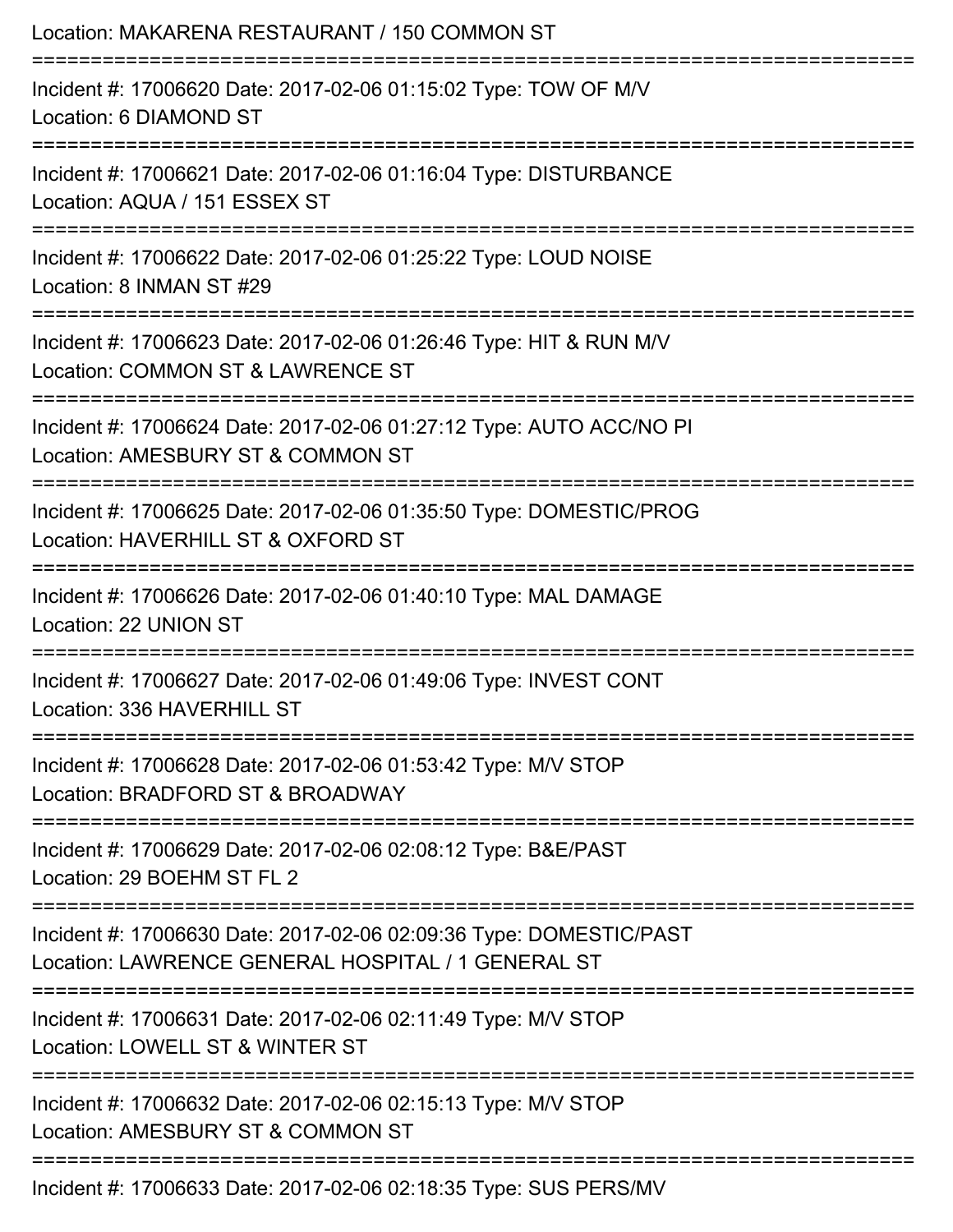| Incident #: 17006634 Date: 2017-02-06 02:26:49 Type: BUILDING CHK<br>Location: BIG N' BEEFY / 415 BROADWAY      |
|-----------------------------------------------------------------------------------------------------------------|
| Incident #: 17006635 Date: 2017-02-06 02:28:22 Type: BUILDING CHK<br>Location: BROADWAY TIRE INC / 456 BROADWAY |
| Incident #: 17006636 Date: 2017-02-06 02:42:19 Type: M/V STOP<br>Location: GROVE ST & HIGH ST                   |
| Incident #: 17006637 Date: 2017-02-06 02:50:27 Type: LOUD NOISE<br>Location: 660 HAVERHILL ST #1ST              |
| Incident #: 17006638 Date: 2017-02-06 03:04:30 Type: DOMESTIC/PROG<br>Location: 169 HAVERHILL ST                |
| Incident #: 17006639 Date: 2017-02-06 03:11:06 Type: ALARMS<br>Location: 627 HAVERHILL ST                       |
| Incident #: 17006640 Date: 2017-02-06 03:23:24 Type: LOUD NOISE<br>Location: 660 HAVERHILL ST                   |
| Incident #: 17006641 Date: 2017-02-06 03:42:54 Type: M/V STOP<br>Location: 500 HAVERHILL ST                     |
| Incident #: 17006642 Date: 2017-02-06 03:50:07 Type: M/V STOP<br>Location: HAMPSHIRE ST & MYRTLE ST             |
| Incident #: 17006643 Date: 2017-02-06 05:23:52 Type: ALARMS<br>Location: 183 HAVERHILL ST                       |
| Incident #: 17006644 Date: 2017-02-06 05:24:25 Type: MISSING PERS<br>Location: 32 GROTON ST #202                |
| Incident #: 17006645 Date: 2017-02-06 06:19:57 Type: ALARMS<br>Location: 255 ESSEX ST                           |
| Incident #: 17006646 Date: 2017-02-06 06:50:53 Type: AUTO ACC/NO PI<br>Location: 67 WEST STREET                 |
| Incident #: 17006647 Date: 2017-02-06 07:09:02 Type: M/V STOP                                                   |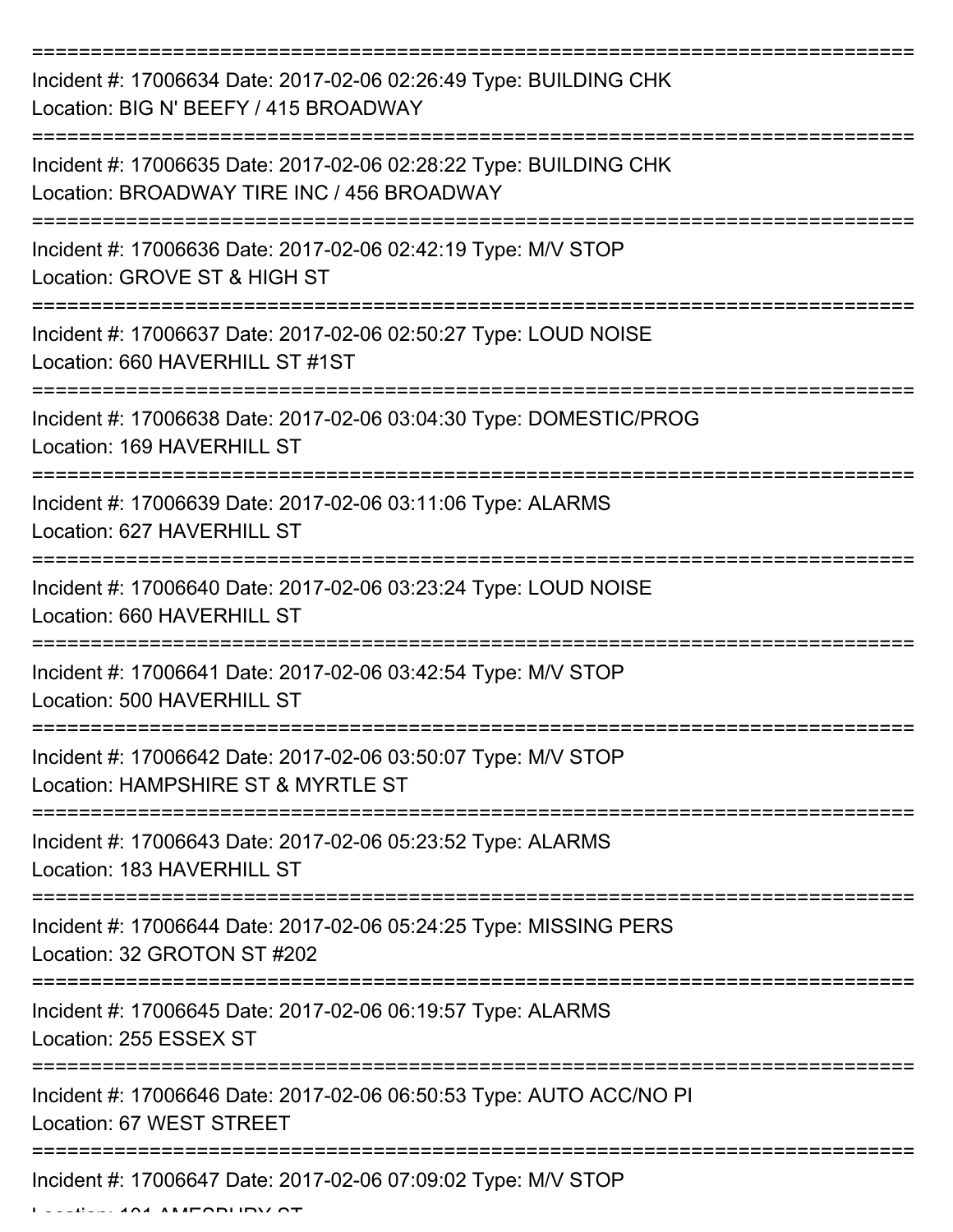| Incident #: 17006648 Date: 2017-02-06 07:10:57 Type: ALARMS<br>Location: 88 AUBURN ST                  |
|--------------------------------------------------------------------------------------------------------|
| Incident #: 17006649 Date: 2017-02-06 07:15:02 Type: PARK & WALK<br>Location: BROADWAY & HAVERHILL ST  |
| Incident #: 17006650 Date: 2017-02-06 07:15:28 Type: FIGHT<br>Location: 320 S BROADWAY                 |
| Incident #: 17006651 Date: 2017-02-06 07:28:38 Type: MISSING PERS<br>Location: 54 CENTRE ST FL 2ND     |
| Incident #: 17006652 Date: 2017-02-06 07:32:31 Type: M/V STOP<br>Location: HAMPSHIRE ST & HAVERHILL ST |
| Incident #: 17006653 Date: 2017-02-06 07:32:58 Type: M/V STOP<br>Location: CARVER ST & MERRIMACK ST    |
| Incident #: 17006654 Date: 2017-02-06 07:36:54 Type: ALARM/HOLD<br>Location: 19 BAILEY ST FL 1ST       |
| Incident #: 17006656 Date: 2017-02-06 07:52:14 Type: MAL DAMAGE<br>Location: 196 BRUCE ST              |
| Incident #: 17006655 Date: 2017-02-06 07:52:30 Type: M/V STOP<br>Location: BROADWAY & TREMONT ST       |
| Incident #: 17006658 Date: 2017-02-06 07:52:52 Type: SUICIDE ATTEMPT<br>Location: 2 MUSEUM SQ #206     |
| Incident #: 17006657 Date: 2017-02-06 07:53:01 Type: M/V STOP<br>Location: CARVER ST & MERRIMACK ST    |
| Incident #: 17006659 Date: 2017-02-06 08:00:08 Type: HIT & RUN M/V<br>Location: 11 LAWRENCE ST         |
| Incident #: 17006660 Date: 2017-02-06 08:05:15 Type: M/V STOP<br>Location: LOWELL ST & BROADWAY        |
| Incident #: 17006661 Date: 2017-02-06 08:08:26 Type: M/V STOP                                          |

Location: BEDKELEV CT & KNOY CT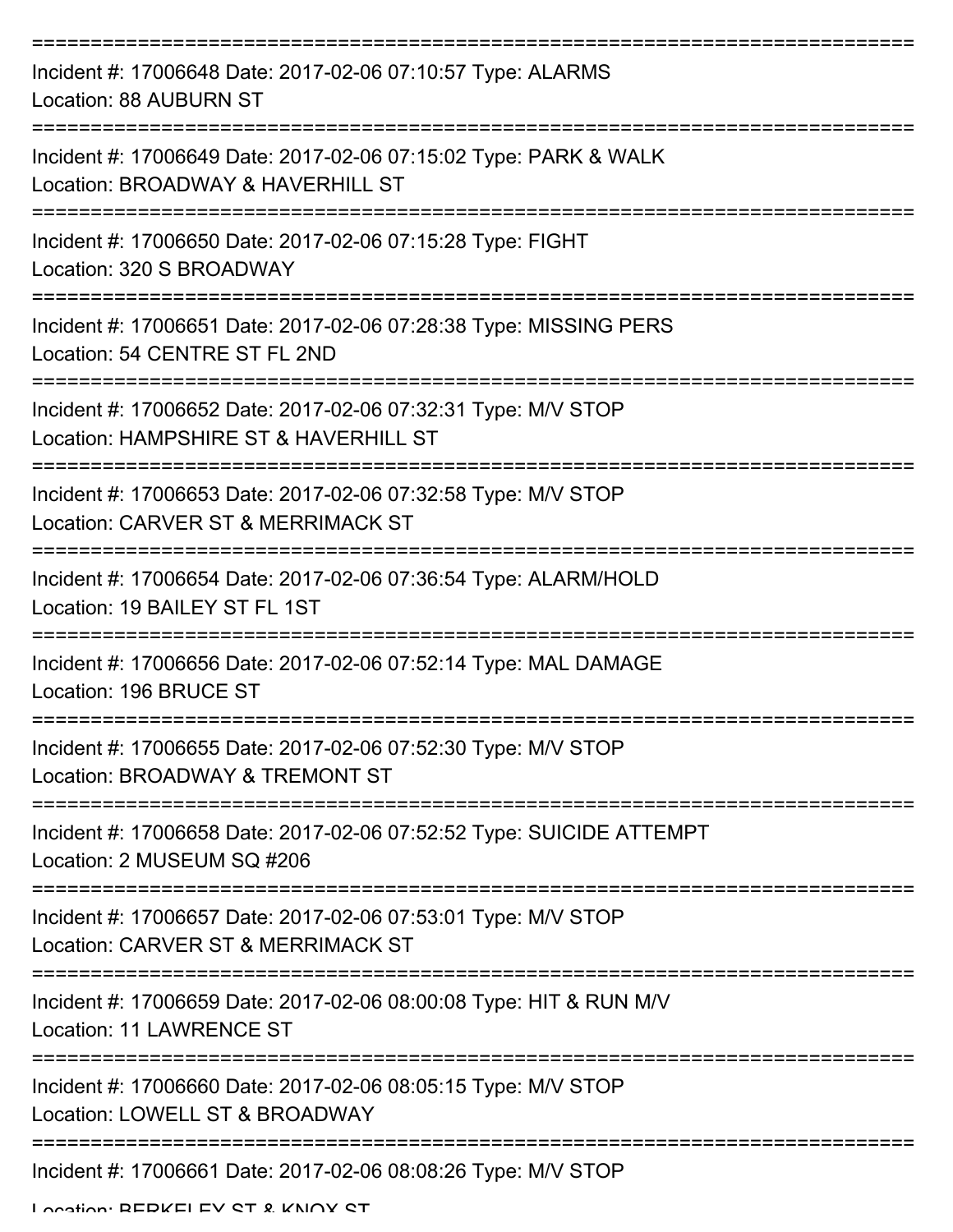| Incident #: 17006662 Date: 2017-02-06 08:13:33 Type: M/V STOP<br>Location: BRADFORD ST & BROADWAY        |
|----------------------------------------------------------------------------------------------------------|
| Incident #: 17006665 Date: 2017-02-06 08:25:33 Type: MISSING PERS<br>Location: 36 MAY ST                 |
| Incident #: 17006663 Date: 2017-02-06 08:25:59 Type: M/V STOP<br>Location: LAWRENCE ST & LEXINGTON ST    |
| Incident #: 17006664 Date: 2017-02-06 08:28:00 Type: M/V STOP<br>Location: 267 MERRIMACK ST              |
| Incident #: 17006666 Date: 2017-02-06 08:59:52 Type: HIT & RUN M/V<br>Location: 620 ESSEX ST             |
| Incident #: 17006667 Date: 2017-02-06 09:03:26 Type: THREATS<br>Location: 324 LOWELL ST                  |
| Incident #: 17006668 Date: 2017-02-06 09:05:07 Type: NOTIFICATION<br><b>Location: 7 BUNKERHILL ST</b>    |
| Incident #: 17006670 Date: 2017-02-06 09:06:10 Type: AUTO ACC/UNK PI<br><b>Location: MANCHESTER ST</b>   |
| Incident #: 17006669 Date: 2017-02-06 09:07:27 Type: ADMININSTR<br>Location: 90 LOWELL ST                |
| Incident #: 17006671 Date: 2017-02-06 09:08:11 Type: AUTO ACC/NO PI<br>Location: COMMON ST & LAWRENCE ST |
| Incident #: 17006672 Date: 2017-02-06 09:12:29 Type: KEEP PEACE<br><b>Location: 7 CAMDEN ST</b>          |
| Incident #: 17006673 Date: 2017-02-06 09:35:39 Type: NOTIFICATION<br>Location: 11 DAISY ST FL 3          |
| Incident #: 17006674 Date: 2017-02-06 09:49:01 Type: CK WELL BEING<br>Location: 530 BROADWAY             |
| Incident #: 17006676 Date: 2017-02-06 09:52:41 Type: LIC PLATE STO<br>Location: 100 PARKER ST            |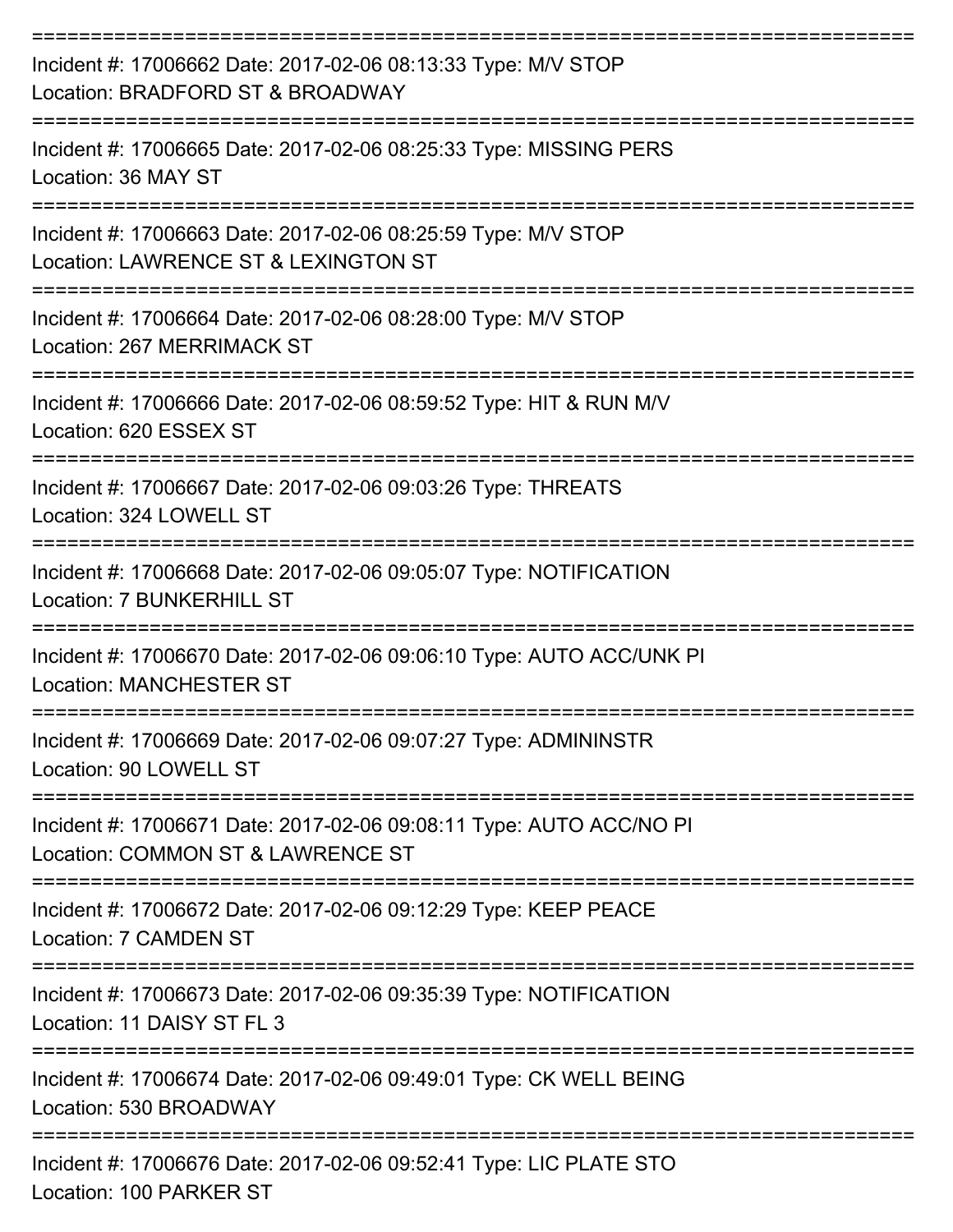| Incident #: 17006675 Date: 2017-02-06 09:53:28 Type: NOTIFICATION<br>Location: 316 ESSEX ST #314                                 |
|----------------------------------------------------------------------------------------------------------------------------------|
| Incident #: 17006677 Date: 2017-02-06 10:04:30 Type: M/V STOP<br>Location: 289 ESSEX ST                                          |
| Incident #: 17006678 Date: 2017-02-06 10:07:22 Type: TOW OF M/V<br>Location: HAFFNERS GAS STATION / 262 LAWRENCE ST              |
| ==================================<br>Incident #: 17006679 Date: 2017-02-06 10:09:51 Type: TENANT PROB<br>Location: 335 ESSEX ST |
| Incident #: 17006680 Date: 2017-02-06 10:11:29 Type: INVESTIGATION<br>Location: PARTHUM SCHOOL / 255 E HAVERHILL ST              |
| Incident #: 17006681 Date: 2017-02-06 10:17:08 Type: DISTURBANCE<br>Location: LAWRENCE HIGH SCHOOL / 71 N PARISH RD              |
| Incident #: 17006682 Date: 2017-02-06 10:18:27 Type: CK WELL BEING<br>Location: HAVERHILL ST & MIDDLEBURY ST                     |
| Incident #: 17006683 Date: 2017-02-06 10:30:05 Type: GENERAL SERV<br>Location: 150 ARLINGTON ST                                  |
| Incident #: 17006684 Date: 2017-02-06 10:40:53 Type: M/V STOP<br>Location: SAL'S RESTURANT / 354 MERRIMACK ST                    |
| Incident #: 17006685 Date: 2017-02-06 10:44:59 Type: 911 HANG UP<br>Location: 248 BROADWAY #A                                    |
| Incident #: 17006686 Date: 2017-02-06 10:47:29 Type: AUTO ACC/NO PI<br>Location: HAVERHILL ST & MAY ST                           |
| Incident #: 17006687 Date: 2017-02-06 11:03:58 Type: TRESPASSING<br>Location: DUNKIN DONUTS / 99 WINTHROP AV                     |
| Incident #: 17006688 Date: 2017-02-06 11:04:10 Type: STOL/MV/PAS<br>Location: 459 BROADWAY                                       |
| Incident #: 17006689 Date: 2017-02-06 11:05:57 Type: M/V STOP<br>Location: COMMON ST & JACKSON ST                                |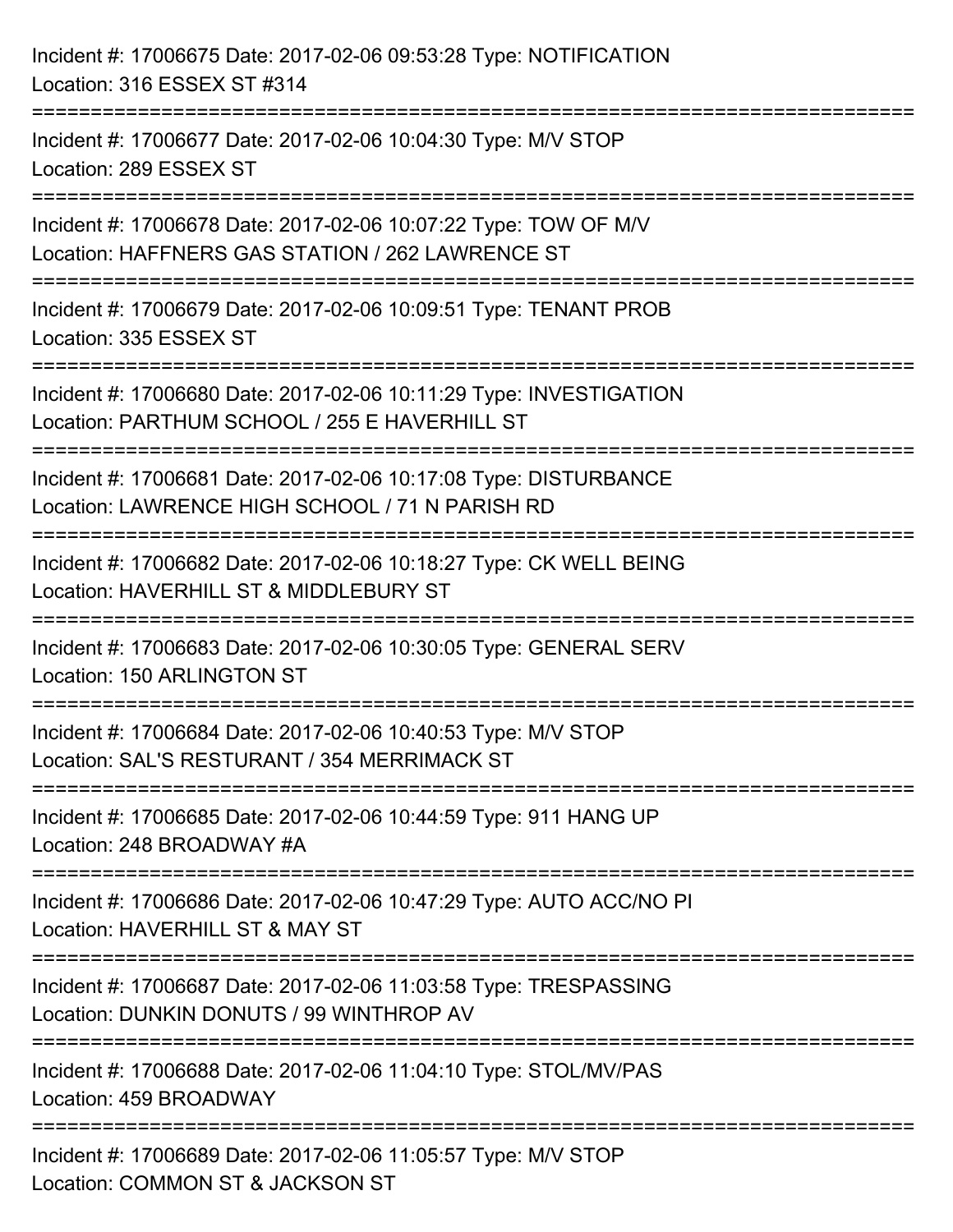| Incident #: 17006690 Date: 2017-02-06 11:06:28 Type: AUTO ACC/NO PI<br>Location: HAVERHILL ST & WEST ST                                |
|----------------------------------------------------------------------------------------------------------------------------------------|
| ======================<br>Incident #: 17006692 Date: 2017-02-06 11:07:40 Type: SUS PERS/MV<br>Location: MERRIMACK TAXI / 15 NEWBURY ST |
| Incident #: 17006691 Date: 2017-02-06 11:08:27 Type: M/V STOP<br>Location: 277 BROADWAY<br>:=============================              |
| Incident #: 17006693 Date: 2017-02-06 11:23:12 Type: M/V STOP<br>Location: GENERAL ST & UNION ST                                       |
| Incident #: 17006694 Date: 2017-02-06 11:32:12 Type: HIT & RUN M/V<br>Location: PARKER ST & SALEM ST                                   |
| Incident #: 17006695 Date: 2017-02-06 11:36:41 Type: M/V STOP<br>Location: BROOK ST & NEWBURY ST                                       |
| Incident #: 17006696 Date: 2017-02-06 11:54:44 Type: HIT & RUN M/V<br>Location: 114 LIQUORS / 80 WINTHROP AV                           |
| Incident #: 17006697 Date: 2017-02-06 11:58:54 Type: LOST PROPERTY<br>Location: 101 BENNINGTON ST #1                                   |
| Incident #: 17006698 Date: 2017-02-06 12:16:37 Type: NOTIFICATION<br>Location: 77 S UNION ST                                           |
| Incident #: 17006699 Date: 2017-02-06 12:18:41 Type: SUS PERS/MV<br>Location: 20 GROTON ST<br>-------------------------                |
| Incident #: 17006700 Date: 2017-02-06 12:27:12 Type: ASSSIT OTHER PD<br>Location: 17 BROOK ST                                          |
| Incident #: 17006702 Date: 2017-02-06 12:36:54 Type: THREATS<br>Location: 2 APPLETON ST                                                |
| Incident #: 17006701 Date: 2017-02-06 12:37:08 Type: M/V STOP<br>Location: CEDAR ST & HAMPSHIRE ST                                     |
| Incident #: 17006703 Date: 2017-02-06 12:41:30 Type: MEDIC SUPPORT<br>Location: HOLIDAY INN EXPRESS / 224 WINTHROP AV #RM202           |

===========================================================================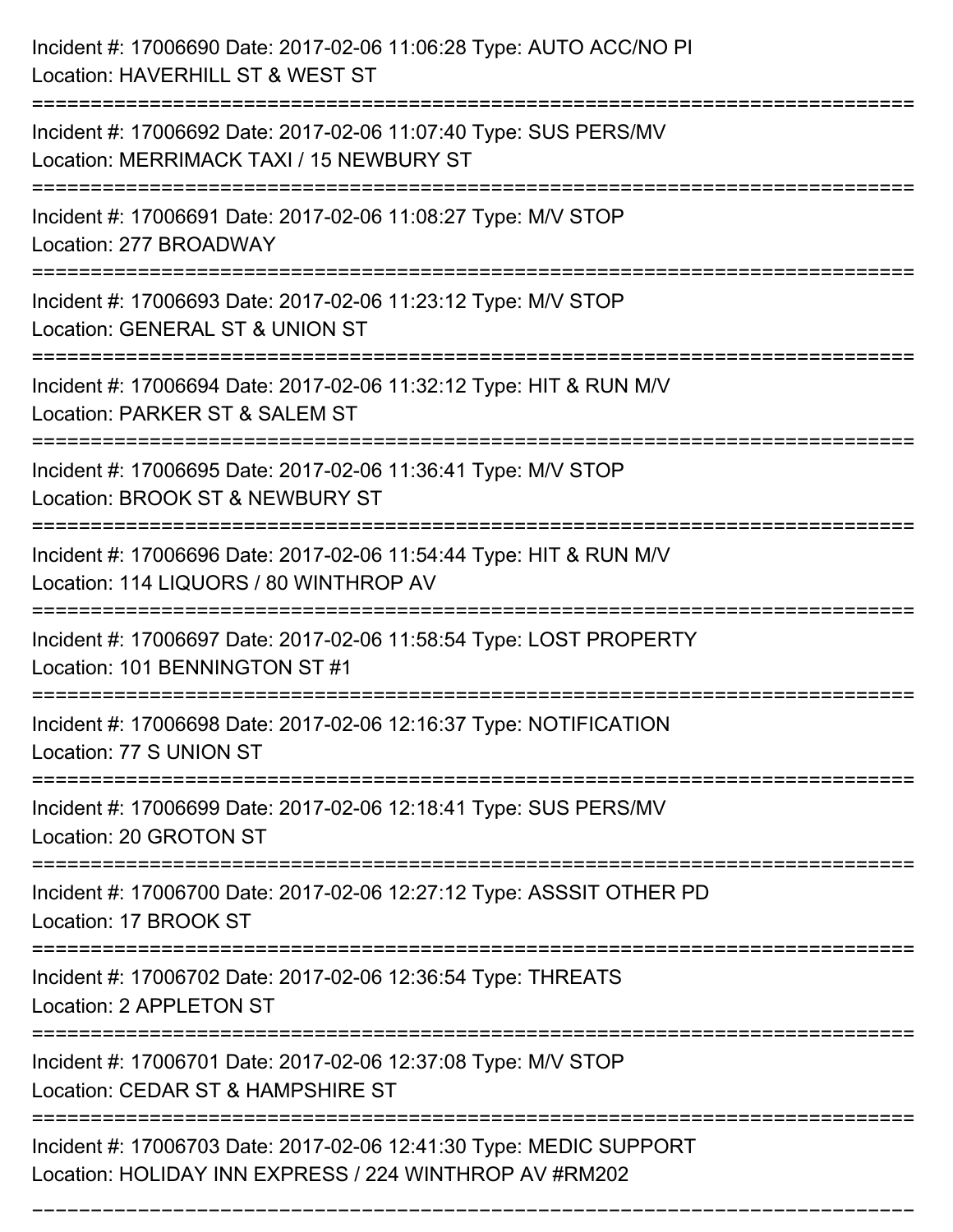| Incident #: 17006704 Date: 2017-02-06 12:52:16 Type: SEX OFF. PAST<br>Location: LAWRENCE HIGH SCHOOL / 233 HAVERHILL ST                  |
|------------------------------------------------------------------------------------------------------------------------------------------|
| Incident #: 17006705 Date: 2017-02-06 12:54:40 Type: M/V STOP<br>Location: WOODLAND ST & MARSTON ST                                      |
| Incident #: 17006706 Date: 2017-02-06 12:56:28 Type: INVEST CONT<br>Location: LAWRENCE HIGH SCHOOL / 71 N PARISH RD<br>----------------- |
| Incident #: 17006707 Date: 2017-02-06 13:09:54 Type: INVESTIGATION<br>Location: 277 JACKSON ST                                           |
| Incident #: 17006708 Date: 2017-02-06 13:11:06 Type: M/V STOP<br>Location: 7MYM40 / ALDER ST & HAMPSHIRE ST                              |
| Incident #: 17006709 Date: 2017-02-06 13:18:05 Type: DOMESTIC/PROG<br>Location: 13 WENDELL ST FL 3                                       |
| Incident #: 17006710 Date: 2017-02-06 13:20:27 Type: DRUG VIO<br><b>Location: MERRIMACK ST</b>                                           |
| Incident #: 17006711 Date: 2017-02-06 13:21:34 Type: TOW OF M/V<br>Location: 110 MARKET                                                  |
| Incident #: 17006712 Date: 2017-02-06 13:24:56 Type: MEDIC SUPPORT<br>Location: MCDONALDS / 50 BROADWAY                                  |
| Incident #: 17006713 Date: 2017-02-06 13:27:56 Type: M/V STOP<br>Location: LAWRENCE ST & LOWELL ST                                       |
| Incident #: 17006714 Date: 2017-02-06 13:46:58 Type: DISTURBANCE<br>Location: 165 WEARE ST                                               |
| Incident #: 17006715 Date: 2017-02-06 13:48:46 Type: DOMESTIC/PAST<br>Location: 393 CHESTNUT ST                                          |
| Incident #: 17006716 Date: 2017-02-06 13:56:09 Type: SUS PERS/MV<br>Location: HOBSON ST & OREGON AV                                      |
| Incident #: 17006717 Date: 2017-02-06 14:10:43 Type: INVESTIGATION<br>Location: 90 LOWELL ST                                             |
|                                                                                                                                          |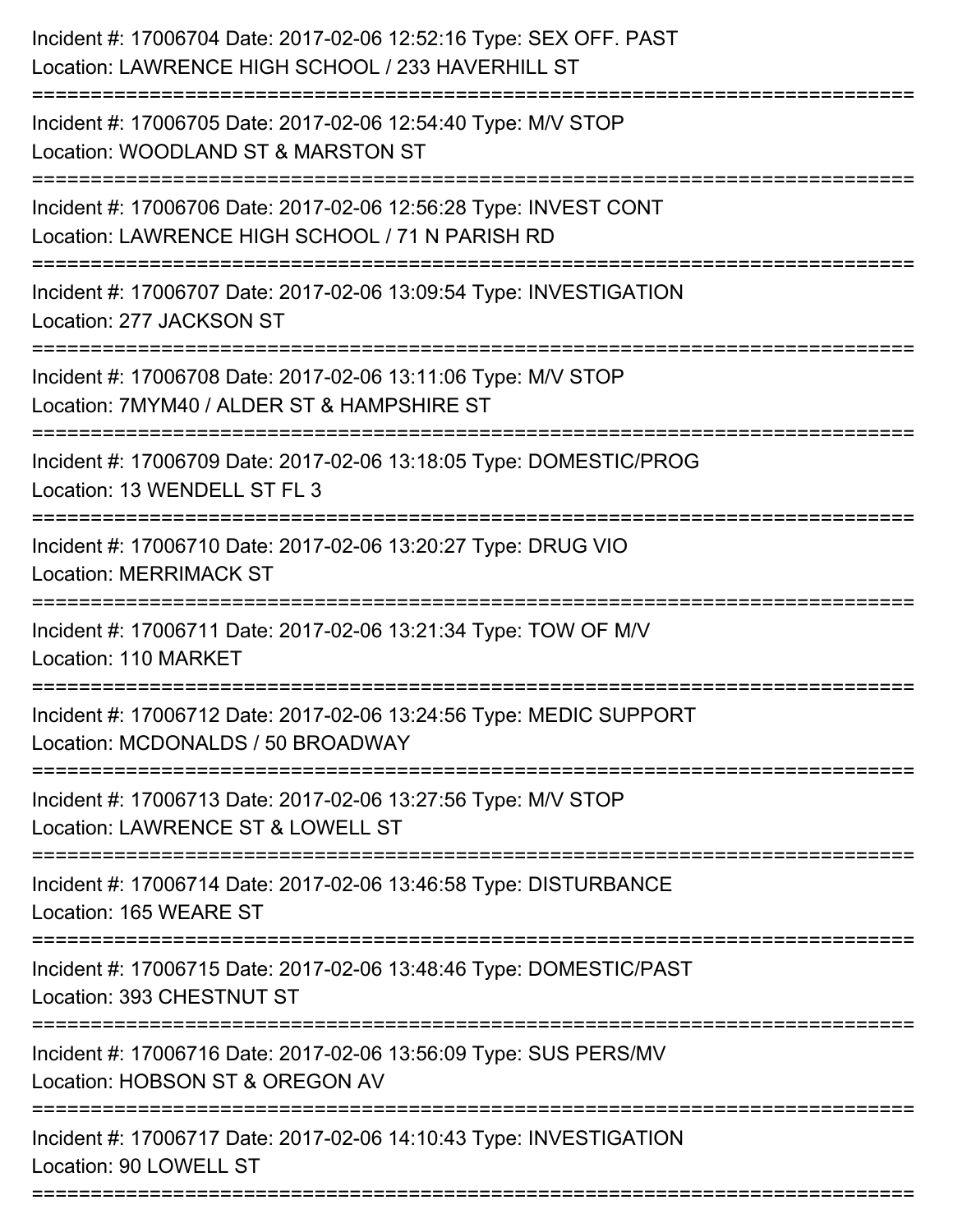| Location: NJ A36GWX / 582 ESSEX ST                                                                                            |
|-------------------------------------------------------------------------------------------------------------------------------|
| Incident #: 17006719 Date: 2017-02-06 14:17:32 Type: WARRANT SERVE<br>Location: 163 PARK ST                                   |
| Incident #: 17006720 Date: 2017-02-06 14:20:28 Type: SHOPLIFTING<br>Location: 700 ESSEX ST                                    |
| Incident #: 17006721 Date: 2017-02-06 14:36:16 Type: WARRANT SERVE<br><b>Location: 1 BENNINGTON ST</b>                        |
| Incident #: 17006722 Date: 2017-02-06 14:36:38 Type: DISTURBANCE<br>Location: 51 HIGH ST                                      |
| Incident #: 17006723 Date: 2017-02-06 14:42:32 Type: MEDIC SUPPORT<br>Location: 103 E PLEASANT ST                             |
| Incident #: 17006724 Date: 2017-02-06 14:45:50 Type: SUS PERS/MV<br>Location: CENTRAL CATHOLIC HIGH SCHOOL / 300 HAMPSHIRE ST |
| Incident #: 17006726 Date: 2017-02-06 14:51:24 Type: CK WELL BEING<br>Location: 204 S UNION ST #2R                            |
| Incident #: 17006725 Date: 2017-02-06 14:52:32 Type: AUTO ACC/NO PI<br>Location: E HAVERHILL ST & E PLEASANT ST               |
| Incident #: 17006727 Date: 2017-02-06 15:10:11 Type: HIT & RUN M/V<br>Location: 86 HAVERHILL ST                               |
| Incident #: 17006728 Date: 2017-02-06 15:17:32 Type: AUTO ACC/NO PI<br>Location: 6 LAKE ST                                    |
| Incident #: 17006730 Date: 2017-02-06 15:42:54 Type: TOW OF M/V<br>Location: 264 E HAVERHILL ST                               |
| Incident #: 17006731 Date: 2017-02-06 15:44:11 Type: HIT & RUN M/V<br>Location: 90 HAVERHILL ST #1                            |
| Incident #: 17006732 Date: 2017-02-06 15:52:40 Type: SUS PERS/MV<br>Location: TACO BELL / 79 WINTHROP AV                      |
|                                                                                                                               |

Incident #: 17006733 Date: 2017 02 06 16:01:54 Type: SUS PERS/MV<br>|-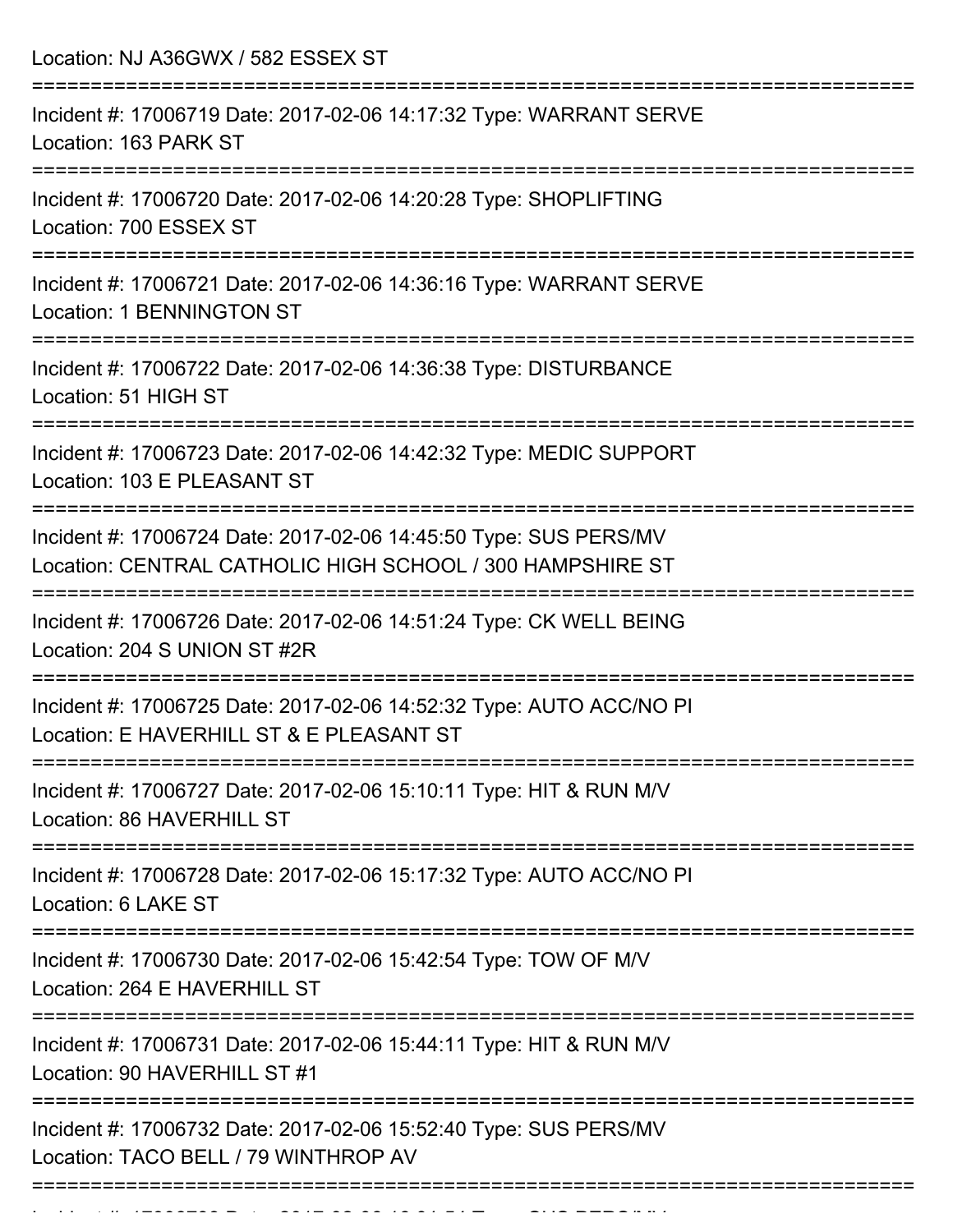Location: 10 E HAVERHILL ST =========================================================================== Incident #: 17006734 Date: 2017-02-06 16:07:46 Type: 209A/VIOLATION Location: 628 LOWELL ST #2 =========================================================================== Incident #: 17006735 Date: 2017-02-06 16:32:52 Type: UNWANTEDGUEST Location: 113 S UNION ST #2 =========================================================================== Incident #: 17006736 Date: 2017-02-06 16:37:57 Type: INVESTIGATION Location: 103 FOSTER ST =========================================================================== Incident #: 17006737 Date: 2017-02-06 16:47:01 Type: SHOTS FIRED Location: 30 ARCHER ST =========================================================================== Incident #: 17006738 Date: 2017-02-06 16:53:33 Type: DISTURBANCE Location: 51 S CANAL ST =========================================================================== Incident #: 17006739 Date: 2017-02-06 17:37:56 Type: ALARM/BURG Location: 660 S UNION ST =========================================================================== Incident #: 17006740 Date: 2017-02-06 17:41:49 Type: STOL/MV/PAS Location: 405 ANDOVER ST =========================================================================== Incident #: 17006741 Date: 2017-02-06 17:44:07 Type: M/V STOP Location: BROADWAY & GREEN ST =========================================================================== Incident #: 17006742 Date: 2017-02-06 17:52:28 Type: M/V STOP Location: 381 ESSEX ST =========================================================================== Incident #: 17006743 Date: 2017-02-06 17:53:11 Type: SUS PERS/MV Location: 23 1/2 SUMMER ST =========================================================================== Incident #: 17006744 Date: 2017-02-06 18:00:04 Type: CK WELL BEING Location: ERVING AV & JACKSON ST =========================================================================== Incident #: 17006745 Date: 2017-02-06 18:12:18 Type: ANIMAL COMPL Location: 12 KENDALL ST =========================================================================== Incident #: 17006746 Date: 2017-02-06 18:30:41 Type: ALARMS Location: 255 ESSEX ST ===========================================================================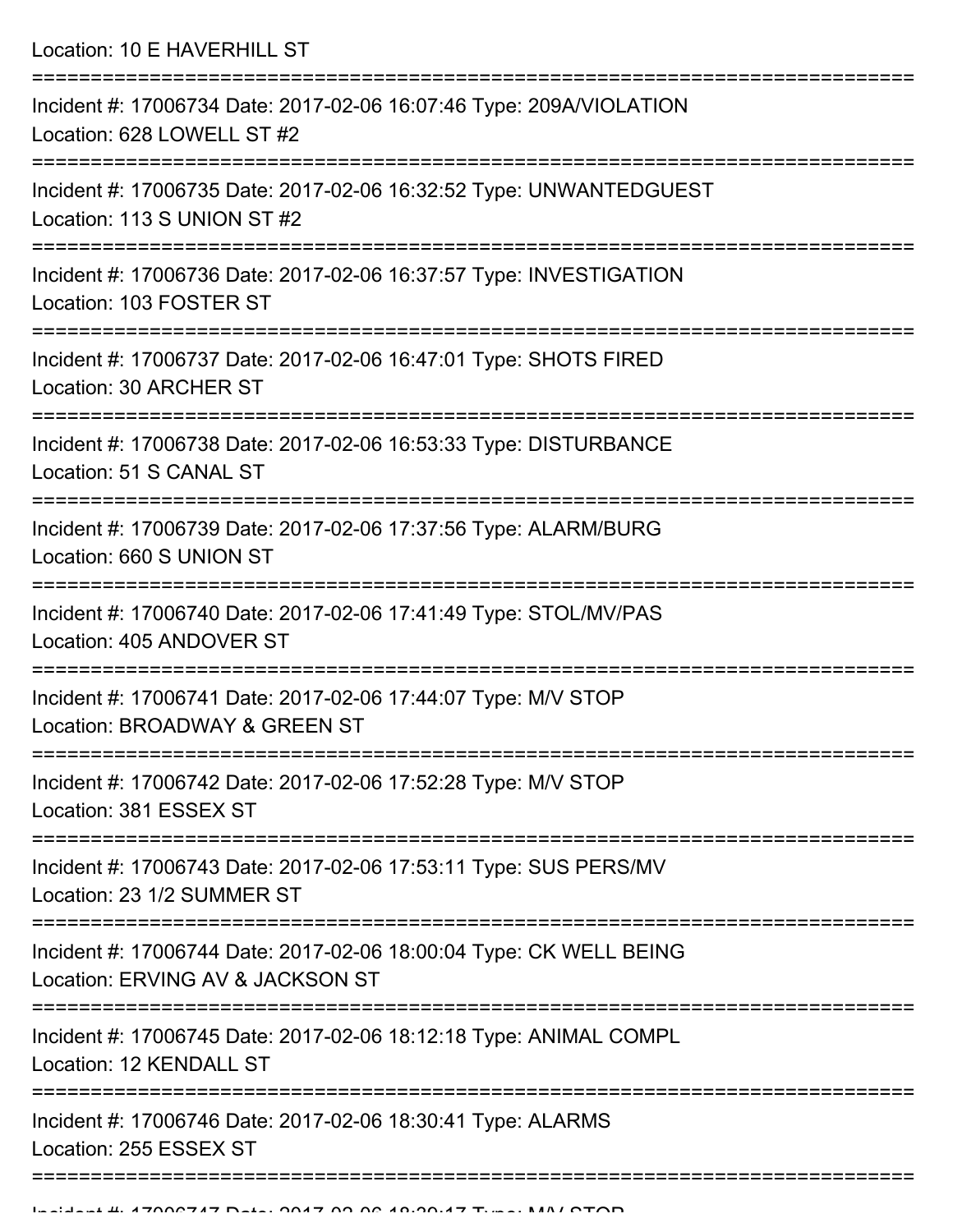| Location: BOWDOIN ST & DAVIS ST                                                                                             |
|-----------------------------------------------------------------------------------------------------------------------------|
| Incident #: 17006748 Date: 2017-02-06 18:46:28 Type: ALARMS<br>Location: 322 WALNUT ST                                      |
| Incident #: 17006749 Date: 2017-02-06 18:56:41 Type: 911 HANG UP<br>Location: LAWRENCE HIGH SCHOOL / 70 N PARISH RD         |
| Incident #: 17006750 Date: 2017-02-06 19:08:57 Type: B&E/MV/PAST<br>Location: 2 E HAVERHILL ST                              |
| Incident #: 17006751 Date: 2017-02-06 19:17:45 Type: DRUG VIO<br>Location: 90 LOWELL ST                                     |
| Incident #: 17006752 Date: 2017-02-06 19:32:32 Type: LARCENY/PAST<br>Location: 10 DIAMOND ST #5                             |
| Incident #: 17006753 Date: 2017-02-06 19:35:34 Type: ASSSIT OTHER PD<br>Location: 53 BERNARD AV                             |
| Incident #: 17006754 Date: 2017-02-06 19:40:08 Type: HIT & RUN M/V<br>Location: 121 E HAVERHILL ST                          |
| Incident #: 17006755 Date: 2017-02-06 19:58:09 Type: MV/BLOCKING<br>Location: 54 ESSEX ST<br>-------------------------      |
| Incident #: 17006756 Date: 2017-02-06 20:08:51 Type: M/V STOP<br>Location: CHESTNUT ST & JACKSON ST                         |
| Incident #: 17006757 Date: 2017-02-06 20:21:05 Type: DOMESTIC/PROG<br>Location: 204 PHILLIPS ST                             |
| :===============================<br>Incident #: 17006758 Date: 2017-02-06 20:24:20 Type: M/V STOP<br>Location: 151 ESSEX ST |
| ========================<br>Incident #: 17006759 Date: 2017-02-06 20:24:55 Type: M/V STOP<br>Location: 151 ESSEX ST         |
| Incident #: 17006761 Date: 2017-02-06 20:30:28 Type: KEEP PEACE<br>Location: 628 LOWELL ST #2                               |
| <b>D.L. 0047.00.00.00.04.00 T.L. 4000IT OTHER D</b>                                                                         |

Incident #: 17006760 Date: 2017-02-06 20:31:02 Type: ASSSIT OTHER PD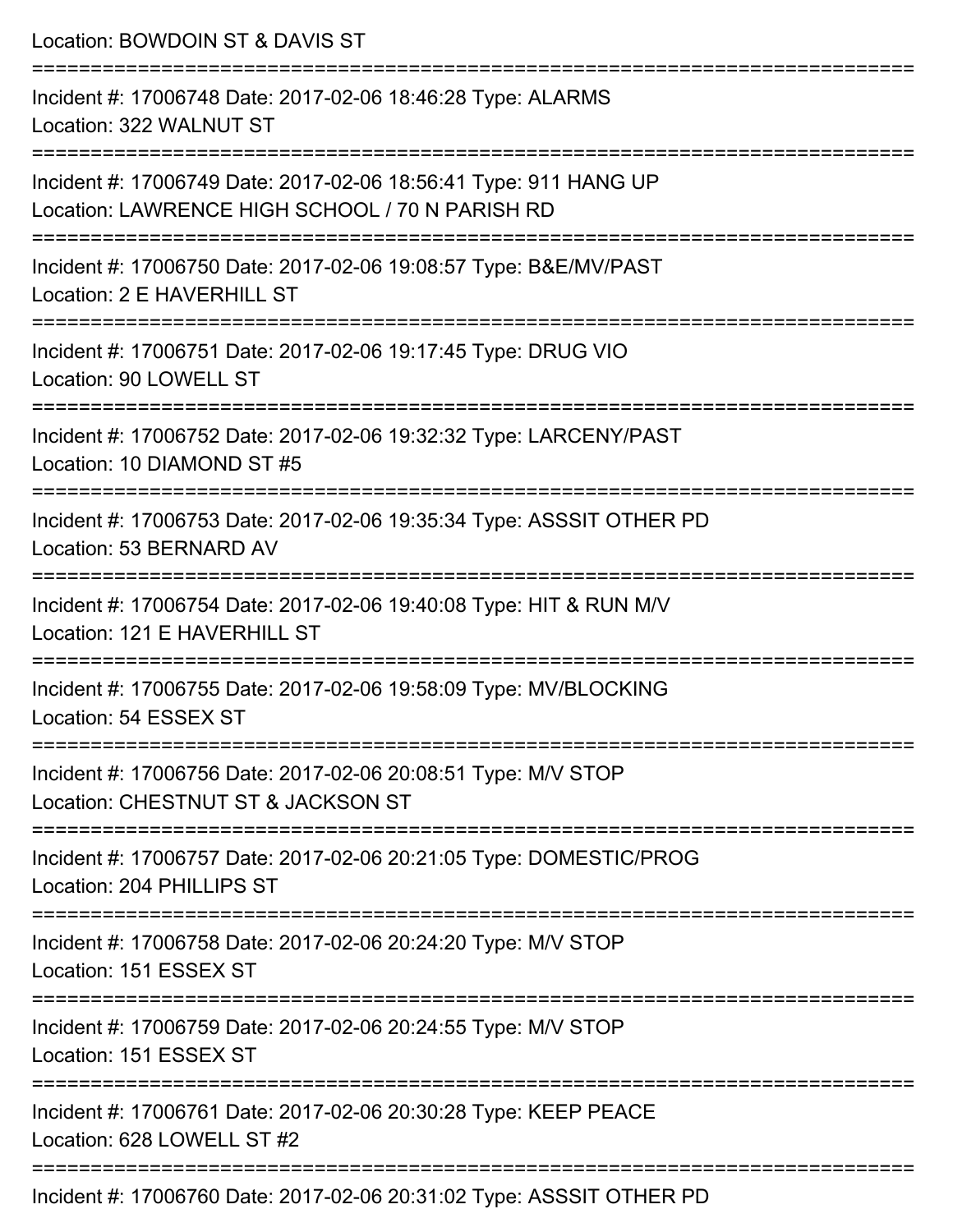| Incident #: 17006762 Date: 2017-02-06 20:32:38 Type: SUS PERS/MV<br>Location: 19 ALLYN TER                      |
|-----------------------------------------------------------------------------------------------------------------|
| Incident #: 17006763 Date: 2017-02-06 20:53:31 Type: M/V STOP<br>Location: BERKELEY ST & SWAN ST                |
| Incident #: 17006764 Date: 2017-02-06 21:06:09 Type: MV/BLOCKING<br>Location: 111 ARLINGTON ST                  |
| Incident #: 17006765 Date: 2017-02-06 21:23:06 Type: SUS PERS/MV<br>Location: 13 SWAN ST<br>__________________  |
| Incident #: 17006766 Date: 2017-02-06 21:24:01 Type: LARCENY/PAST<br>Location: GULF STATION / 325 WINTHROP AV   |
| Incident #: 17006767 Date: 2017-02-06 21:24:54 Type: SUS PERS/MV<br>Location: 107 DORCHESTER ST                 |
| Incident #: 17006768 Date: 2017-02-06 21:31:38 Type: INVEST CONT<br><b>Location: HOLY FAMILY HOSPITAL</b>       |
| Incident #: 17006769 Date: 2017-02-06 21:36:23 Type: ROBBERY ARMED<br>Location: CENTRAL BRIDGE / 0 MERRIMACK ST |
| Incident #: 17006770 Date: 2017-02-06 21:39:17 Type: MAN DOWN<br>Location: 64 MYRTLE ST                         |
| Incident #: 17006771 Date: 2017-02-06 21:47:48 Type: SUS PERS/MV<br>Location: 26 ALLSTON ST                     |
| Incident #: 17006772 Date: 2017-02-06 21:59:21 Type: LARCENY/PAST<br>Location: 6 INMAN ST #28<br>-------------- |
| Incident #: 17006773 Date: 2017-02-06 22:18:24 Type: FIGHT<br>Location: 86 S BROADWAY #10                       |
| Incident #: 17006774 Date: 2017-02-06 22:21:45 Type: FIGHT<br>Location: 50 BROADWAY                             |
| Incident #: 17006775 Date: 2017-02-06 22:28:49 Type: M/V STOP                                                   |